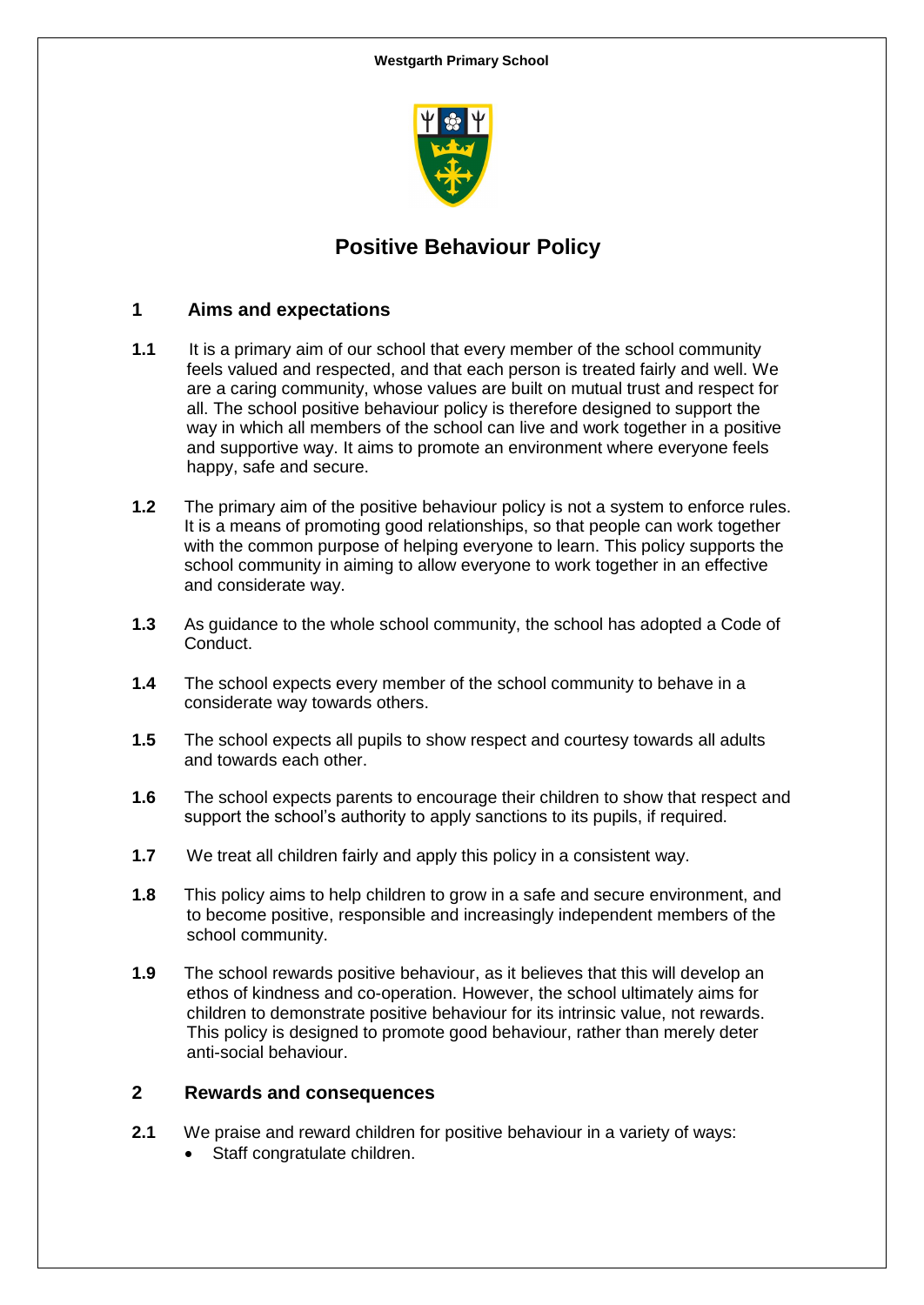- Each week we nominate two children from each class to receive a Curriculum Driver award – global care, independence, respect, resilience in the whole school assembly.
- Each class has an opportunity to lead an achievement assembly where they are able to show examples of their best work;
- Staff give children Class Points; each 'Class Point ' winning class receives a trophy for the week received during assembly. There are two trophies, one for Reception/Key Stage One and a second for Key Stage Two;
- Class Points are given to children either for consistent good work or behaviour, or to acknowledge outstanding effort or good citizenship in school;
- All adults within school may award Class Points.
- Good behaviour on the playground is recognised and a class Playground Star Award trophy presented each week

**2.2** The school acknowledges all the efforts and achievements of children, both in and out of school. We celebrate pupil achievement out of school, for example, music or swimming certificates presented within school assemblies.

**2.3** The school employs a number of consequences for poor behaviour choices to support the school ethos, and to ensure a safe and positive learning environment. We use any sanctions appropriately to each individual situation.

- We expect children to listen carefully to instructions in lessons. If they do not do so, we ask them either to move to a place nearer the teacher, or to sit on their own within the classroom.
- We expect children to try their best in all activities. If they do not do so, we may ask them to redo a task.
- If a child is disruptive in class, the teacher reminds him or her of the appropriate behaviour. If a child misbehaves repeatedly, we remove the child from the rest of the class (time out) until s/he calms down, and is able to work sensibly again with others.
- The safety of the children is paramount in all situations. If a child's behaviour endangers the safety of others, the class teacher stops the activity and prevents the child from taking part for the rest of that session.
- If a child repeatedly threatens, hurts or bullies another pupil, or acts in a way that disrupts or upsets others, the school records the incidents and may contact the child's parents and seek an appointment in order to discuss the situation.
- **2.4** The class teacher discusses the school Code of Conduct with each class. In addition to the school Code of Conduct, each class also has its own Classroom Charter, which is agreed by the children in accordance with The Rights Respecting Children's Award. In this way, every child in the school knows the standard of behaviour that we expect in our school. If there are incidents of antisocial behaviour, the class teacher discusses these with the whole class.
- **2.5** The school does not tolerate bullying of any kind. If we discover that an act of bullying or intimidation has taken place, we act immediately to stop any further occurrences of such behaviour. We do everything in our power to ensure that all children attend school free from fear.
- **2.6** All members of staff are aware of the regulations regarding the use of reasonable force by adults, as outlined in the DfE guidance 2013 "Use of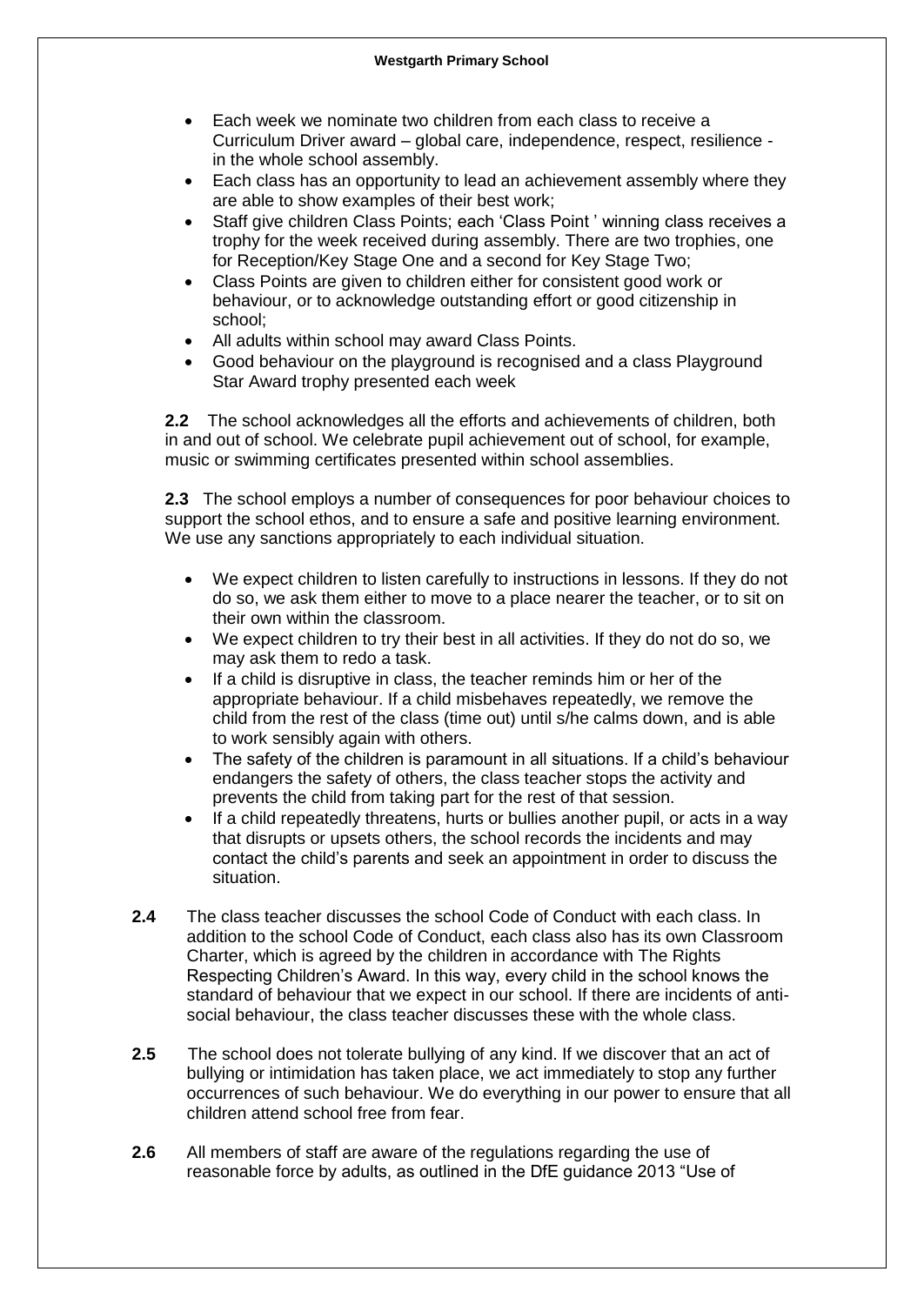Reasonable Force". Reasonable force may be used to prevent pupils from hurting themselves or others, from damaging property, or from causing disorder. In our school, reasonable force would only be considered when all other deescalation strategies have been exhausted.

**2.7** Reasonable force may also be used in exercising the statutory power, introduced under section 45 of the Violent Crime Reduction Act 2006 (and reenacted by Section 242 of the ASCL Act 2009), to search pupils without their consent for weapons. From September 2010, the power to search pupils without their consent has been extended to include alcohol, illegal drugs and stolen property ('prohibited items').

#### **3 The role of the class teacher**

- **3.1** It is the responsibility of the class teacher to ensure that the school rules are enforced, and that their class behaves in a responsible manner.
- **3.2** The class teachers in our school have high expectations of the children in terms of behaviour, and they strive to ensure that all children work to the best of their ability.
- **3.3** The class teacher treats each child fairly and enforces the classroom code consistently. The teacher treats all children in their class with respect and understanding.
- **3.4** If a child misbehaves repeatedly in class, the class teacher keeps a record of such incidents. In the first instance, the class teacher deals with incidents him/herself in the normal manner. However, if misbehaviour continues, the class teacher seeks help and advice from a senior teacher, assistant headteacher or the headteacher.
- **3.5** The class teacher/SENCO liases with external agencies, as necessary, to support and guide the progress of each child. The class teacher/SENDCO may, for example, discuss the needs of a child with the Education Welfare Officer or the school's behaviour support teacher.
- **3.6** The class teacher reports to parents/carers about the progress of each child in their class during **Structured Conversations** or as appropriate in line with the whole–school policy.

#### **4 The role of the headteacher**

- **4.1** It is the responsibility of the headteacher, under the School Standards and Framework Act 1998, to implement the school behaviour policy consistently throughout the school, and to report to governors, when requested, on the effectiveness of the policy. It is also the responsibility of the headteacher to ensure the health, safety and welfare of all children in the school.
- **4.2** The headteacher supports the staff by implementing the policy, by setting the standards of behaviour, and by supporting staff in the implementation of the policy.
- **4.3** Records of all reported serious incidents of misbehaviour are maintained on CPOMS. The headteacher has the responsibility of reporting racist incidents to the governors.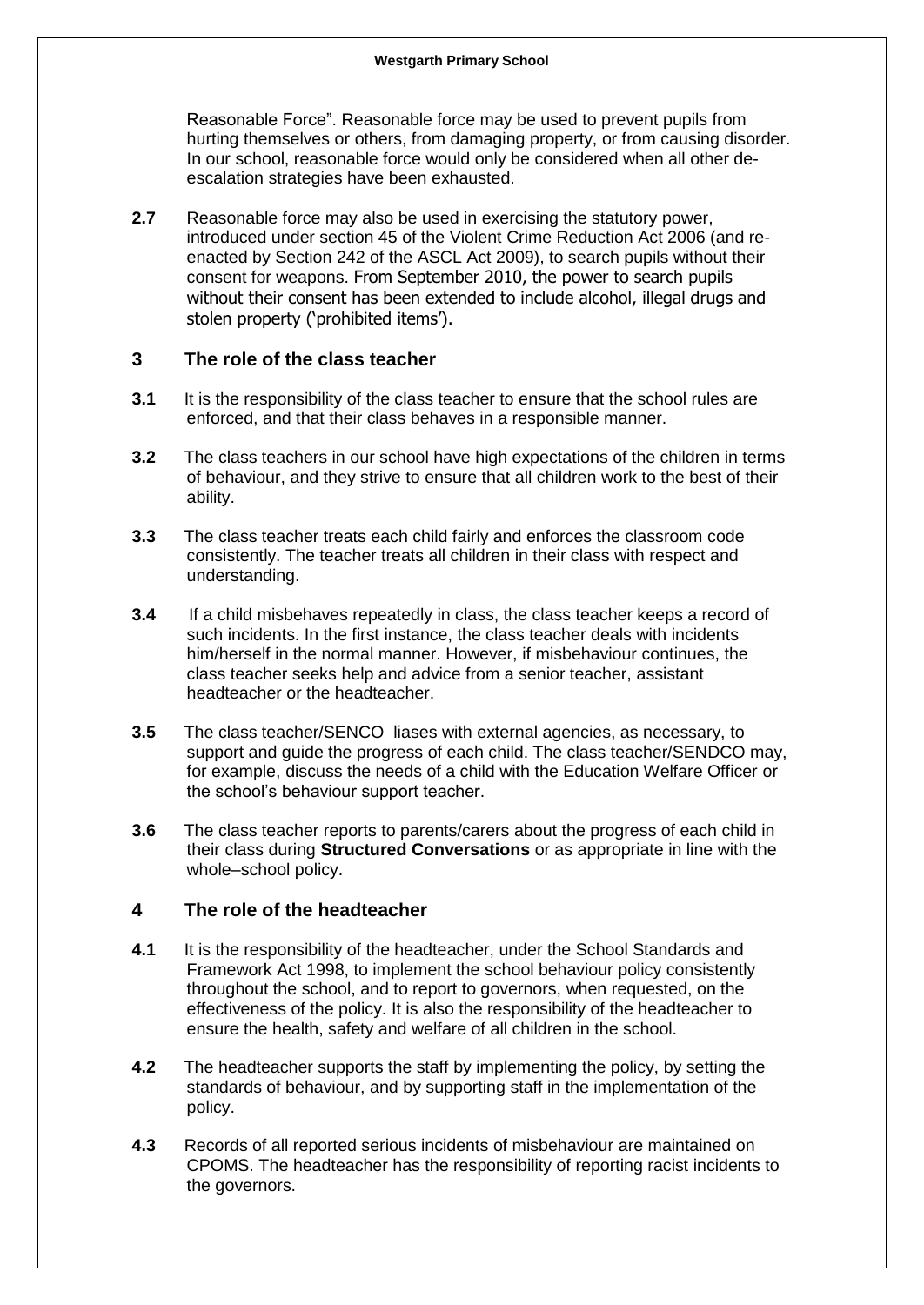**4.4** The headteacher has the responsibility for giving fixed-term suspensions to individual children for serious acts of misbehaviour. For repeated or very serious acts of anti-social behaviour, the headteacher may permanently exclude a child. School Governors are informed when these actions are taken.

#### **5 The role of parents/carers**

- **5.1** The school works collaboratively with parents/carers, so children receive consistent messages about how to behave at home and at school.
- **5.2** We summarise the school's Behaviour Policy in the school prospectus, and it is published on the school's website. We expect parents to read this and support the school in its implementation.
- **5.3** We expect parents to support their child's learning, and to co-operate with the school, as set out in the home–school agreement. We try to build a supportive dialogue between the home and the school, and we inform parents immediately if we have concerns about their child's welfare or behaviour.
- **5.4** If the school has to use reasonable sanctions, parents/carers should support the actions of the school. If parents/carers have any concern about the way that their child has been treated, they should initially contact the class teacher. If the concern remains, they should contact the headteacher. If these informal discussions cannot resolve the problem, a formal complaint or appeal process can be implemented with governors.

#### **6 The role of governors**

- **6.1** The governing body has the responsibility of setting down these general guidelines on standards of discipline and behaviour, and of reviewing their effectiveness. The governors support the headteacher in carrying out these guidelines.
- **6.2** The headteacher has the day-to-day authority to implement the school behaviour policy, but governors may give advice to the headteacher about particular disciplinary issues. The headteacher must take this into account when making decisions about matters of behaviour.
- **6.3** If the formal complaint process is implemented governors will follow the process as laid out in the complaints procedure.

#### **7 Fixed-term suspensions and permanent exclusions**

- **7.1** Only the headteacher (or acting headteacher) has the power to suspend or exclude a pupil from school. The headteacher may suspend a pupil for one or more fixed periods, for up to 45 days in any one school year. A return to school meeting between the headteacher, parent/carer and child, is held before the child returns to class.
- **7.2** If the headteacher suspends a pupil, he/she informs the parents/carers immediately, giving reasons for the suspension. At the same time, the headteacher makes it clear to the parents that they can, if they wish, appeal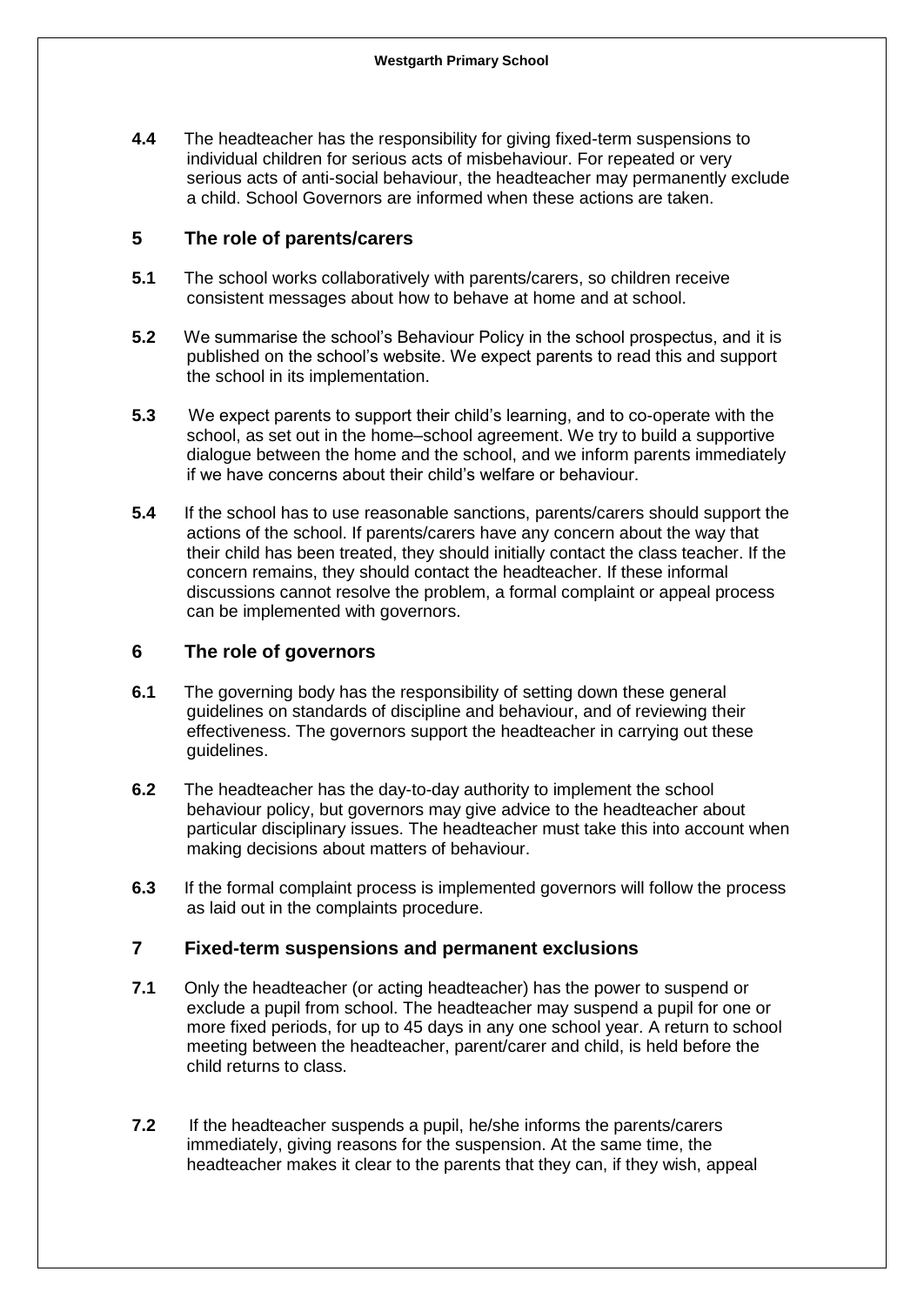against the decision to the governing body. The school informs the parents how to make any such appeal.

- **7.3** The headteacher informs the LA and the governing body about any permanent exclusion, and about any fixed-term suspensions beyond five days in any one term. Fixed term suspensions of more than five days will result in pupils attending another local primary school for the remainder of the suspension period.
- **7.4** The governing body itself cannot either suspend a pupil or extend the suspension period set by the headteacher.
- **7.5** The governing body has an appeals committee, which is made up of between three and five members. This committee considers any suspension or exclusion appeals on behalf of the governors.
- **7.6** When an appeals panel meets to consider a suspension or exclusion, they consider the circumstances in which the pupil was suspended or excluded, consider any representation by parents/carers and the LA, and consider whether the pupil should be reinstated.
- **7.7** If the governors' appeals panel decides that a pupil should be reinstated, the headteacher must comply with this ruling.

#### **8 Monitoring**

- **8.1** The headteacher monitors the effectiveness of this policy on a regular basis. He/she also reports to the governing body on the effectiveness of the policy and, if necessary, makes recommendations for further improvements.
- **8.2** The school keeps a variety of records of incidents of misbehaviour, on paper and/or CPOMS. The class teacher records minor classroom incidents. The headteacher may record those incidents where a child is sent to him/her on account of poor behaviour choices. We also keep a record of any significant incidents that occur at break or lunchtimes: lunchtime supervisors give details to the class teacher.
- **8.3** The headteacher keeps a record of any pupil who is suspended for a fixed-term, or who is permanently excluded.
- **8.4** It is the responsibility of the governing body to monitor the rate of suspensions and exclusions, and to ensure that the school policy is administered fairly and consistently.

#### **9 Review**

**9.1** The governing body reviews this policy regularly in order to keep abreast of new government regulations, or if the governing body receives recommendations on how the policy might be improved.

**Signed:** *J. Woodhead* **Date: November 2021**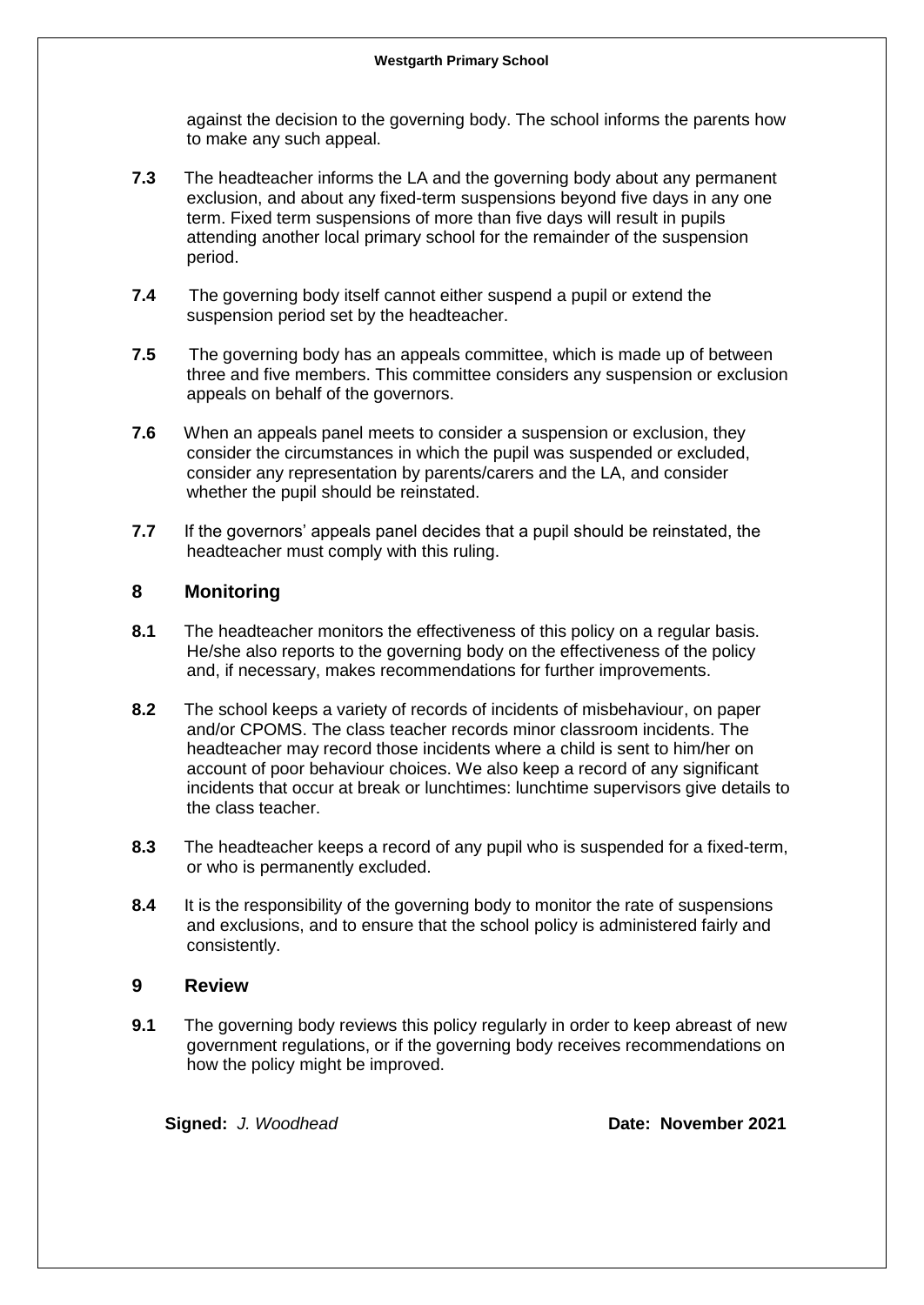

# **Westgarth Primary School Positive Code of Conduct**

- 1. Be friendly and help each other to get along together.
- 2. Work hard and try your best.
- 3. Follow instructions from adults in school.
- 4. Be sensible in school and use an inside voice.
- 5. Walk around school.
- 6. Play safe games at playtimes.
- 7. At wet playtimes follow the "Wet Play Rules".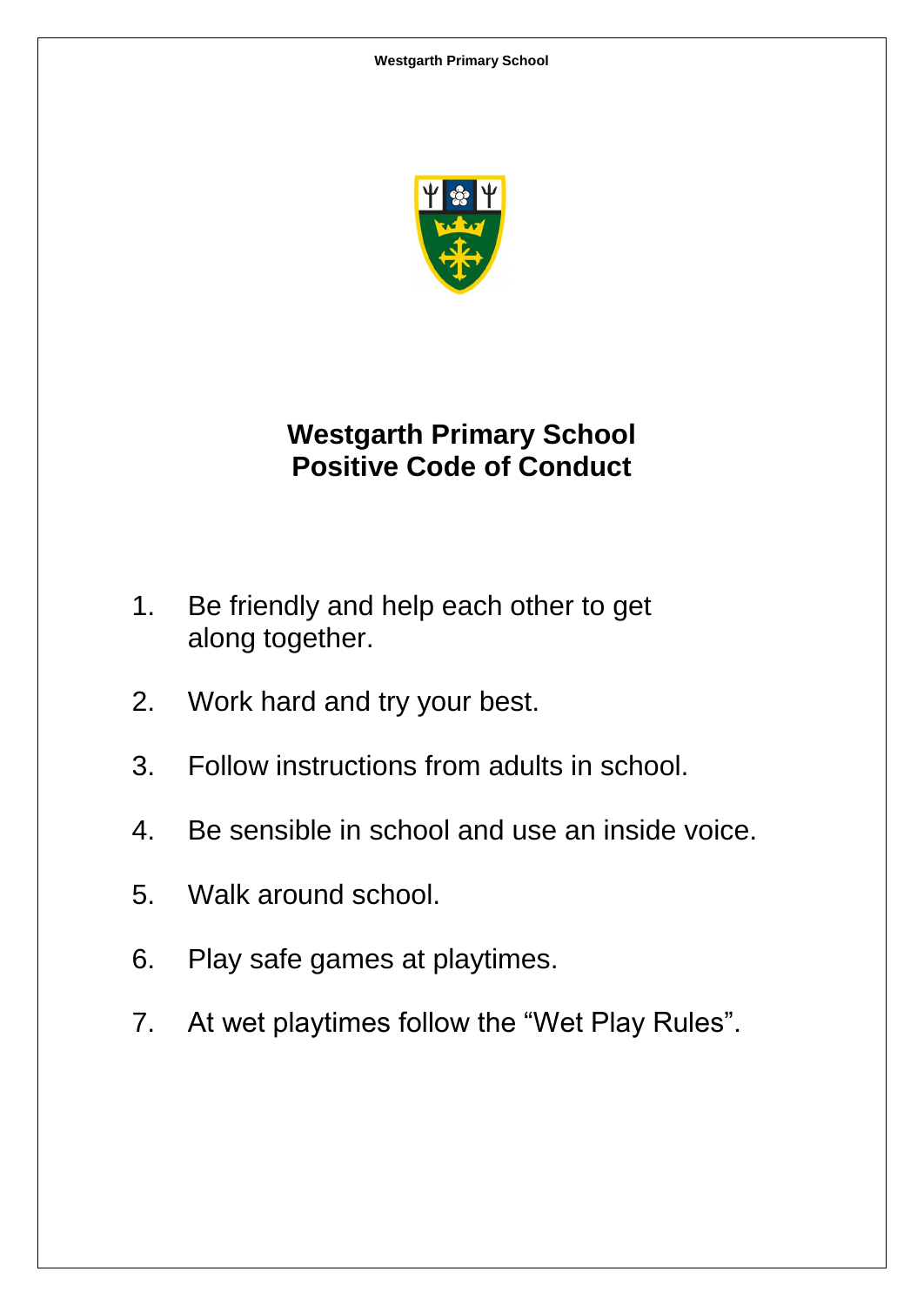

# **WESTGARTH PRIMARY SCHOOL**

# **Code of Conduct**



Be friendly and help each other get along together

Work hard and try your best

Follow instructions from adults in school

Be sensible in school and use an inside voice

Walk around school

Play safe games at playtimes

At wet playtimes, follow the "wet play rules"





 $\overline{\phantom{a}}$   $\overline{\phantom{a}}$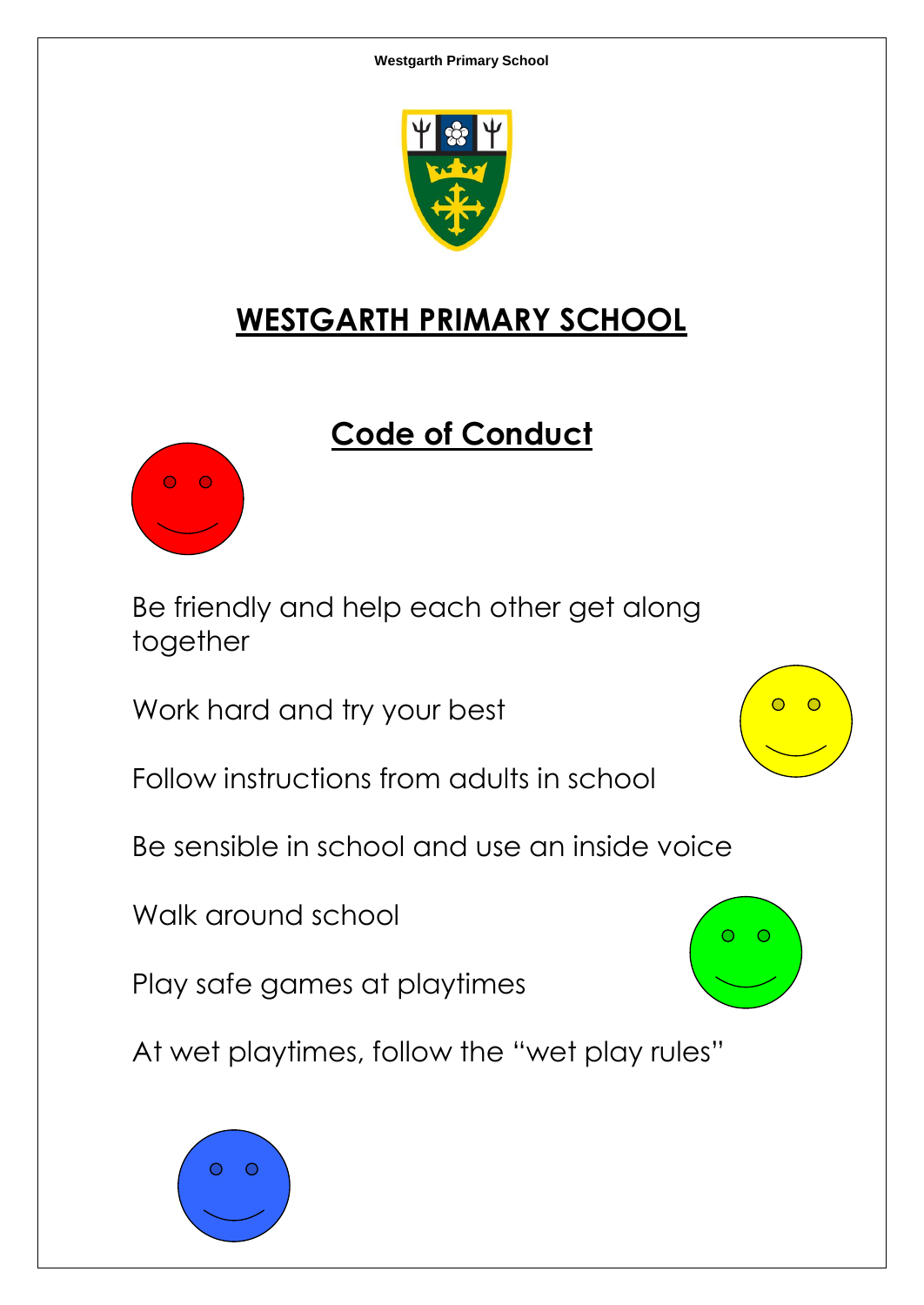

# **When I want to show that I know how to line up…**

- **I** walk to the line
- I join the end of the line
- **I** leave a person space
- I try to make the line straight
- **I** keep my voice quiet
- **I** keep my hands and feet to myself
- **I** keep my body still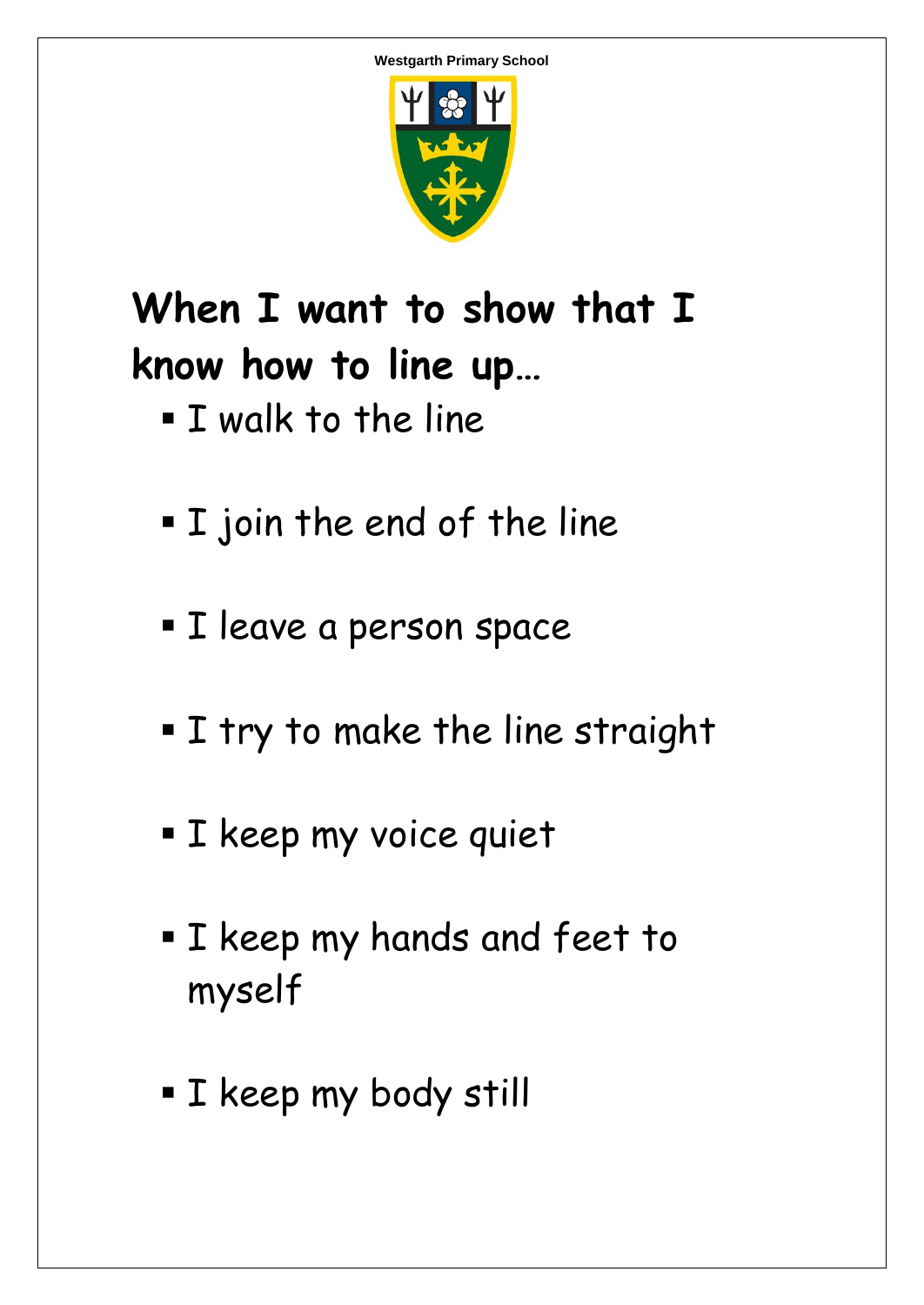

# **Guidance to support the Positive Behaviour Policy at Westgarth Primary School**

All staff and pupils will be expected to follow the guidelines, which have been written to ensure a consistent and positive approach to behaviour management in school.

# **Entry to school**

 Doors open at 8.45 to allow a staggered entry to school to allow a settled start to the day. Staff must ensure that the children are supervised during this time.

# **Morning Break**

- The member of staff on duty must be on the yard as the children arrive.
- The member of staff on duty must send a message to the staffroom to alert staff to the blowing of the whistle.
- The member of staff on duty to blow the whistle for the children on the yard.
- Children to stand still on the first whistle and walk to and line up on colour spots on the second whistle.
- All staff to stand with their class on the yard.
- Children should follow the 'line up' behaviour rules and the line that adheres to the rules should enter the school first.
- Staff should ensure that these rules are followed before they allow the children to enter the building.
- The same rules apply to break time on the field and staff should signal to colleagues before they blow the whistle.
- Children should be encouraged to go to the toilet before going out to break.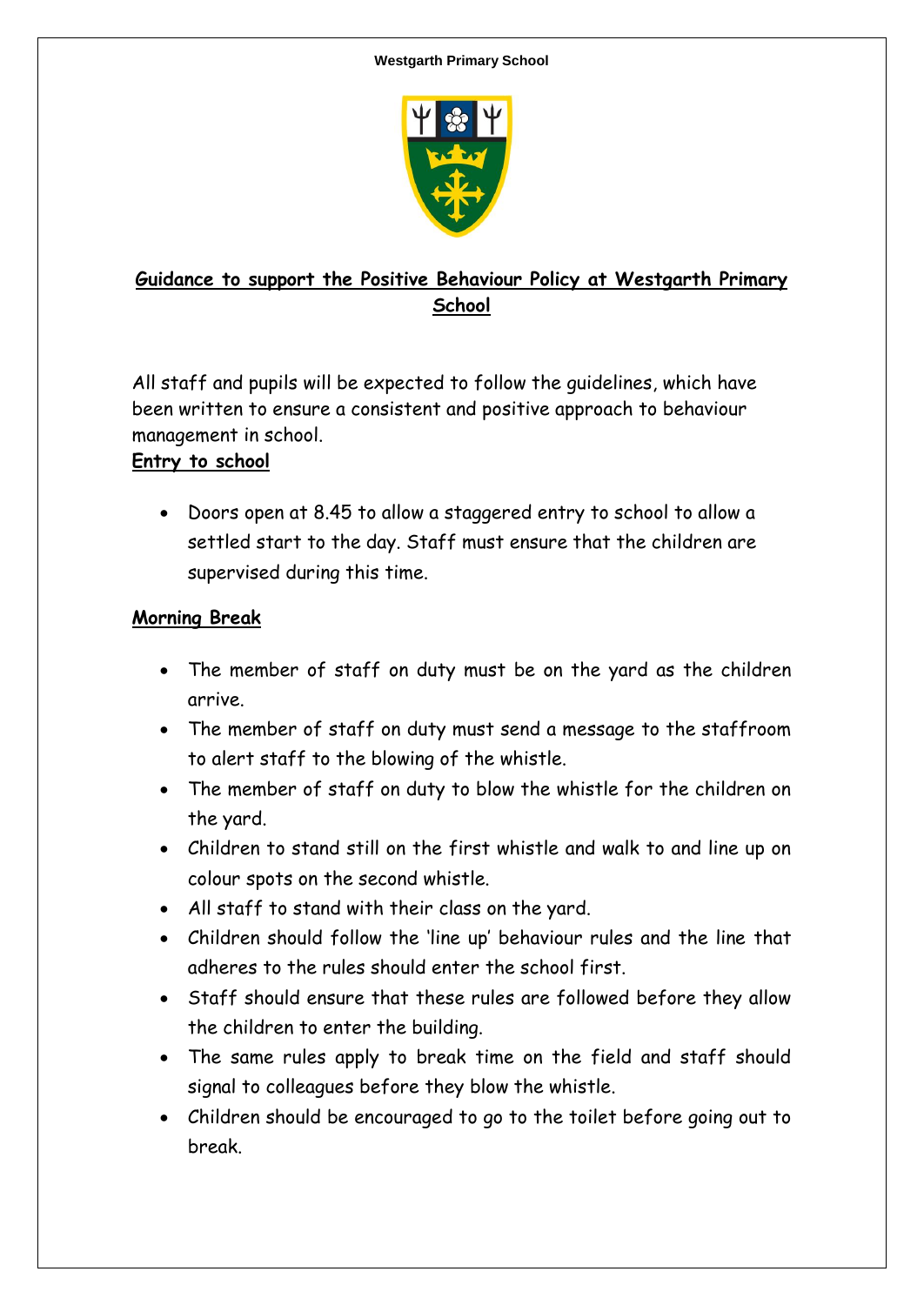### **Movement around school**

- Children to walk round school at all times. Children should be made to retrace their steps and walk if seen running round school.
- Pupils crossing both halls should be kept to a minimum during teaching time.

# **Movement between buildings**

- Children should move between the buildings in a calm and quiet manner.
- If a whole class is moving then the children in Reception and Y6 should walk in pairs and children in Y1-Y5 in single file in a quiet and calm manner.
- Children who are delivering messages to the KS2 building should go to the class fire door, and avoid ringing the doorbell at the main entrance.

# **Lunchtime**

- Staff should ensure they leave the building to collect the children as soon as the bell sounds.
- The same rules apply to entering the building as listed above.

# **Behaviour in the Dining Hall**

- Children should enter and leave in the correct manner through the door nearest to the staffroom
- Packed lunches should be stored in the hall. Monitors should be appointed to move the trolleys to the hall during registration and to collect them after lunch.
- Children should be encouraged to check the table and floor where they were sitting and to leave the area as they found it.
- Children with a packed lunch should take all the contents left home.
- On a wet lunchtime KS2 should remain in their classrooms. Reception and KS1 will remain in the lunch hall if necessary until collected by a Lunchtime Supervisor who will accompany them to the KS1 building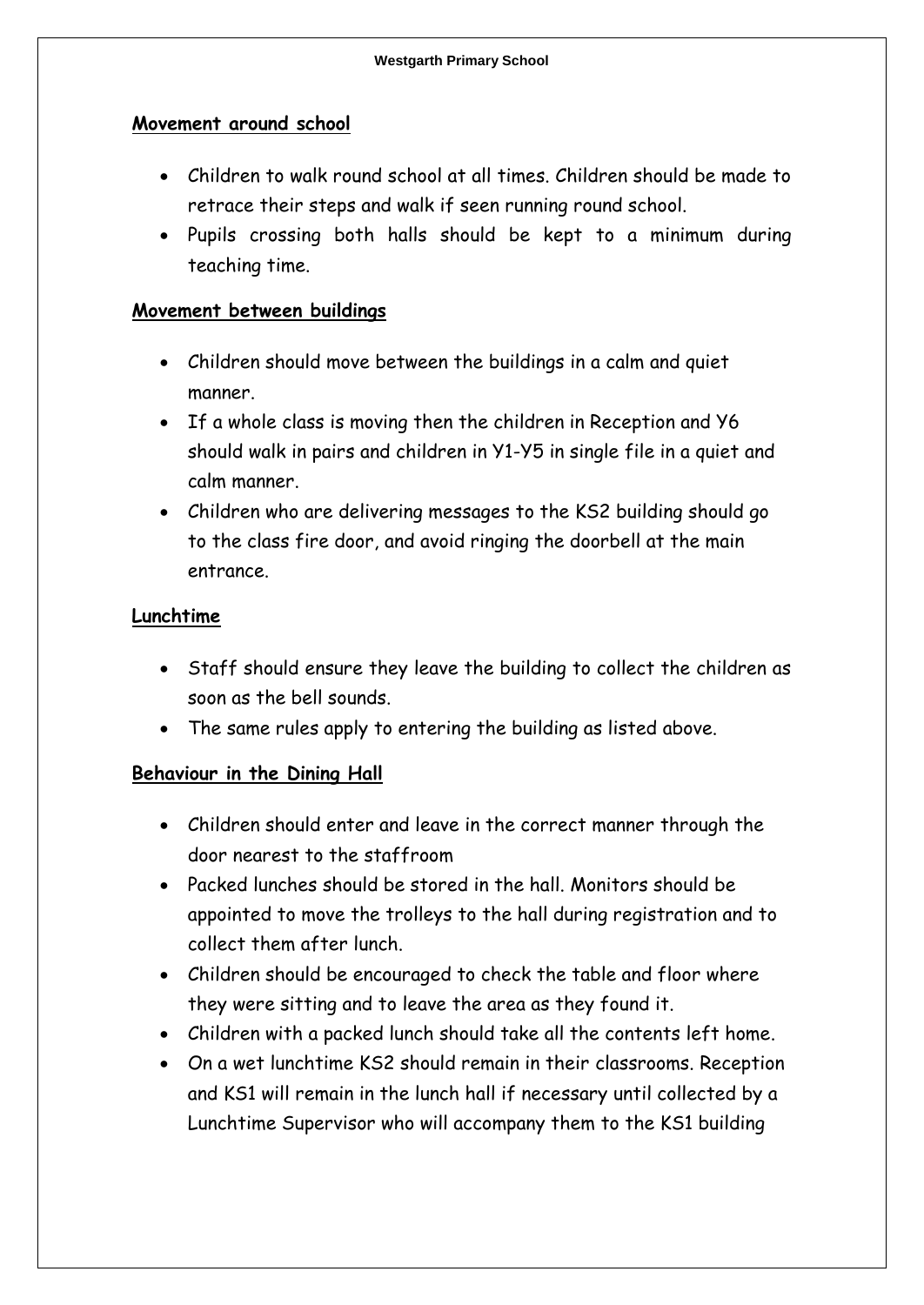- Each KS2 class should have a Wet Playtime box with paper, pencils and crayons in and children should be encouraged to have puzzle and colouring books or play chess if appropriate. Laptops should not be used during wet playtimes or lunchtimes unless supervised by a teacher.
- Teaching staff should make sure the children know and understand the 'wet playtime' routines.
- Lunchtime supervisors should make sure the children enter and exit the dining hall via the door nearest the staffroom.
- Lunchtime supervisors should record any incidents that need to be reported to the teacher at the end of the lunchtime period.

# **Cloakrooms**

- Each child should have their own labelled peg.
- There should be a limit to the belongings a child has on their peg-PE kit, ball in bag, book bag
- Each class should have cloakroom monitors who should check the cloakroom at key times during the day

# **Classrooms**

- Children should only use school equipment.
- Children are to be responsible for looking after their equipment.
- Children should be reminded of school listening behavior.
- At lunchtime and again at the end of the day, children should stand behind their chair and make sure the area is clear before they are dismissed. Staff should ensure that there is nothing on the floor, the surfaces are cleared, and the equipment is returned to labelled boxes and left tidily. Children should then be dismissed a table or group at a time. Staff should supervise the cloakrooms until the children have left.

# **Assembly**

 Children should enter in silence in an orderly fashion accompanied by the class teacher. (Stop the children at the door to ensure this.)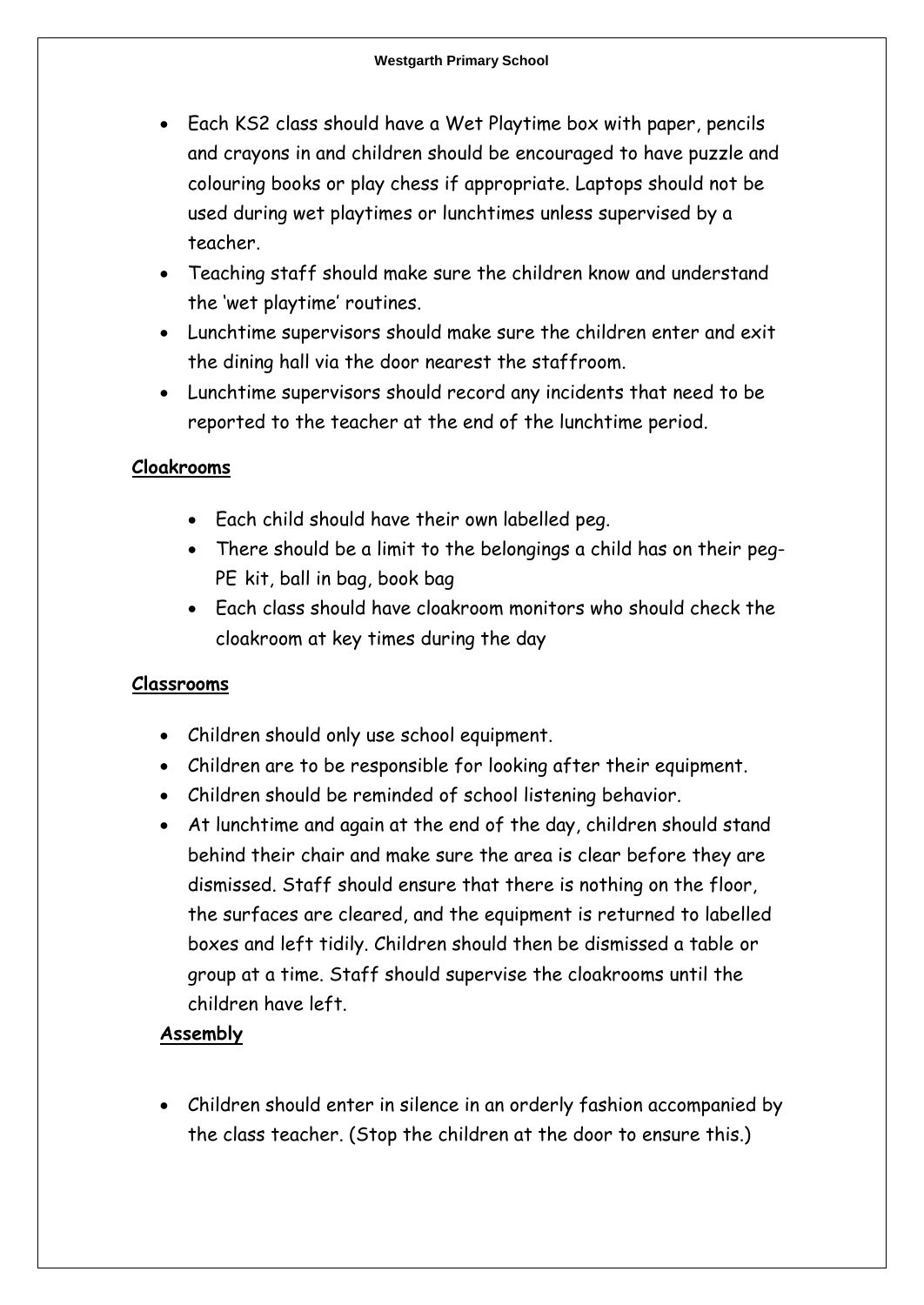- Staff to identify children who find it difficult to sit in the correct manner and move them near to the staff.
- Staff to sit and face the children.
- Children to leave the hall in silence.
- Staff are requested to keep talk to the minimum when in the hall to set an example for the children.

# **Rewards and Sanctions to support the Positive Behaviour Policy of Westgarth Primary School**

# **Whole School**

- Curriculum Driver Awards
- Class points A chart will be displayed in the class. The points are earned by the class or individuals for the class and can be given for good manners, attitude, behaviour, respect and care of the school environment etc. The results will be recorded and there will also be a winner for every half term.
- Headteacher/Assistant Headteacher stickers
- Class teacher stickers
- Postcards to home from school
- Westgarth Badges
- Handwriting Awards
- 100% Attendance Certificates

# **Classroom**

- Class teacher stickers
- TA stickers
- Table/team of the week stickers
- Referral to AHT
- Referral to HT

# **Consequences**

- If it is felt that the behaviour of a child is inappropriate then the following sanctions can be used:
- Verbal warning given
- TA referral to the class teacher